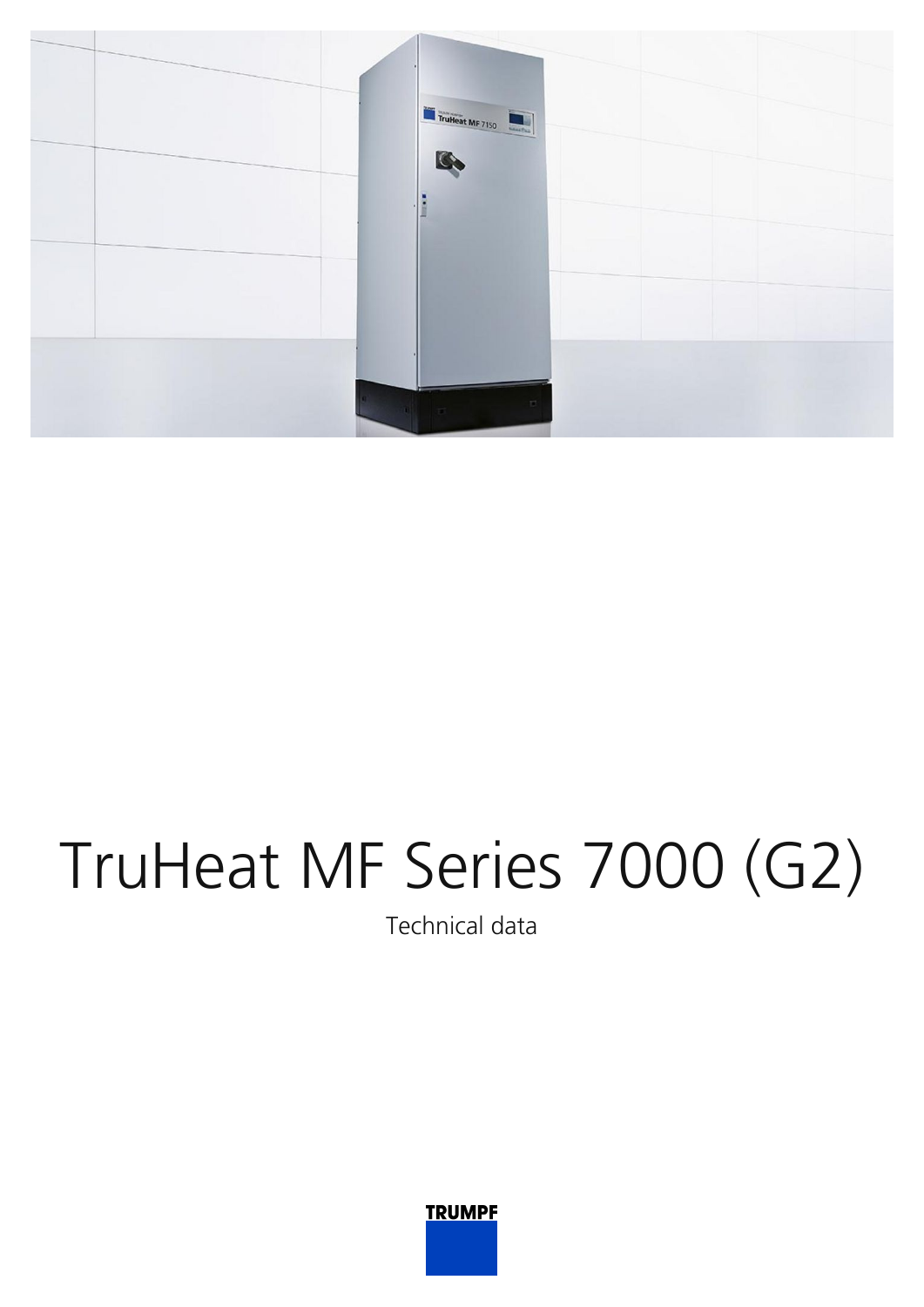|                                 | <b>TruHeat MF 7060</b><br>(G2) | <b>TruHeat MF 7080</b><br>(G2) | <b>TruHeat MF 7100</b><br>(G2)  |
|---------------------------------|--------------------------------|--------------------------------|---------------------------------|
| <b>OUTPUT</b>                   |                                |                                |                                 |
| RATED POWER                     | 60 kW                          | 80 kW                          | 100 kW                          |
| MAXIMUM OUTPUT CURRENT          | 280 A eff                      | 560 A eff                      | 560 A eff                       |
| MAXIMUM OUTPUT VOLTAGE          | 1200 V eff                     | 1200 V eff                     | 1200 V eff                      |
| NOMINAL OPERATING FREQUENCY     | 0.5 kHz - 200 kHz              | 0.5 kHz - 200 kHz              | 0.5 kHz - 200 kHz               |
| LENGTH OF POWER CABLE           | 10 m - 30 m                    | 10 m - 30 m                    | 10 m - 30 m                     |
| <b>NETWORK CONNECTION DATA</b>  |                                |                                |                                 |
| LINE VOLTAGE                    | (±10%) 380 V - 480 V           | (±10%) 380 V - 480 V           | (±10%) 380 V - 480 V            |
| LINE FREQUENCY                  | 50 Hz - 60 Hz                  | 50 Hz - 60 Hz                  | 50 Hz - 60 Hz                   |
| LINE INPUT POWER                | 75 kVA                         | 93 kVA                         | 116 kVA                         |
| POWER FACTOR                    | > 0.95                         | > 0.95                         | > 0.95                          |
| <b>COMMUNICATION INTERFACES</b> |                                |                                |                                 |
| ANALOG/DIGITAL                  | yes                            | yes                            | yes                             |
| RS 232 / RS 485                 | yes                            | yes                            | yes                             |
| <b>PROFIBUS</b>                 | yes                            | yes                            | $\overline{\phantom{a}}$<br>yes |
| <b>HOUSING</b>                  |                                |                                |                                 |
| WEIGHT                          | 510 kg                         | 570 kg                         | 570 kg                          |
| IP PROTECTION CLASS             | IP54                           | <b>IP54</b>                    | <b>IP54</b>                     |
| <b>COOLING REQUIREMENTS</b>     |                                |                                |                                 |
| <b>MAXIMUM WATER PRESSURE</b>   | 6 bar                          | 6 bar                          | 6 bar                           |
| MINIMUM PRESSURE DIFFERENCE     | 2.2 <sub>bar</sub>             | 2.2 <sub>bar</sub>             | 2.2 <sub>bar</sub>              |
| MINIMUM FLOW RATE               | 14 <i>l/min</i>                | 17 I/min                       | 17 l/min                        |
| COOLANT TEMPERATURE             | $5 °C - 35 °C$                 | $5 °C - 35 °C$                 | 5 °C - 35 °C                    |
| <b>OUTER CIRCLE</b>             |                                |                                |                                 |
| WEIGHT                          | 20 kg                          | 20 kg                          | 20 kg                           |
| IP PROTECTION CLASS             | IP54                           | <b>IP54</b>                    | <b>IP54</b>                     |
| <b>GENERAL</b>                  |                                |                                |                                 |
| <b>OVERALL EFFICIENCY</b>       | 91 %                           | 91 %                           | 91 %                            |
| CERTIFICATES / STANDARDS        | CE declaration of conformity   | CE declaration of conformity   | CE declaration of conformity    |
| <b>AMBIENT CONDITIONS</b>       |                                |                                |                                 |
| OUTSIDE TEMPERATURE             | $5 °C - 40 °C$                 | $5 °C - 40 °C$                 | 5 °C - 40 °C                    |
|                                 | <b>TruHeat MF 7120</b><br>(G2) | <b>TruHeat MF 7150</b><br>(G2) | <b>TruHeat MF 7180</b><br>(G2)  |
| <b>OUTPUT</b>                   |                                |                                |                                 |
| RATED POWER                     | 120 kW                         | 150 kW                         | 180 kW                          |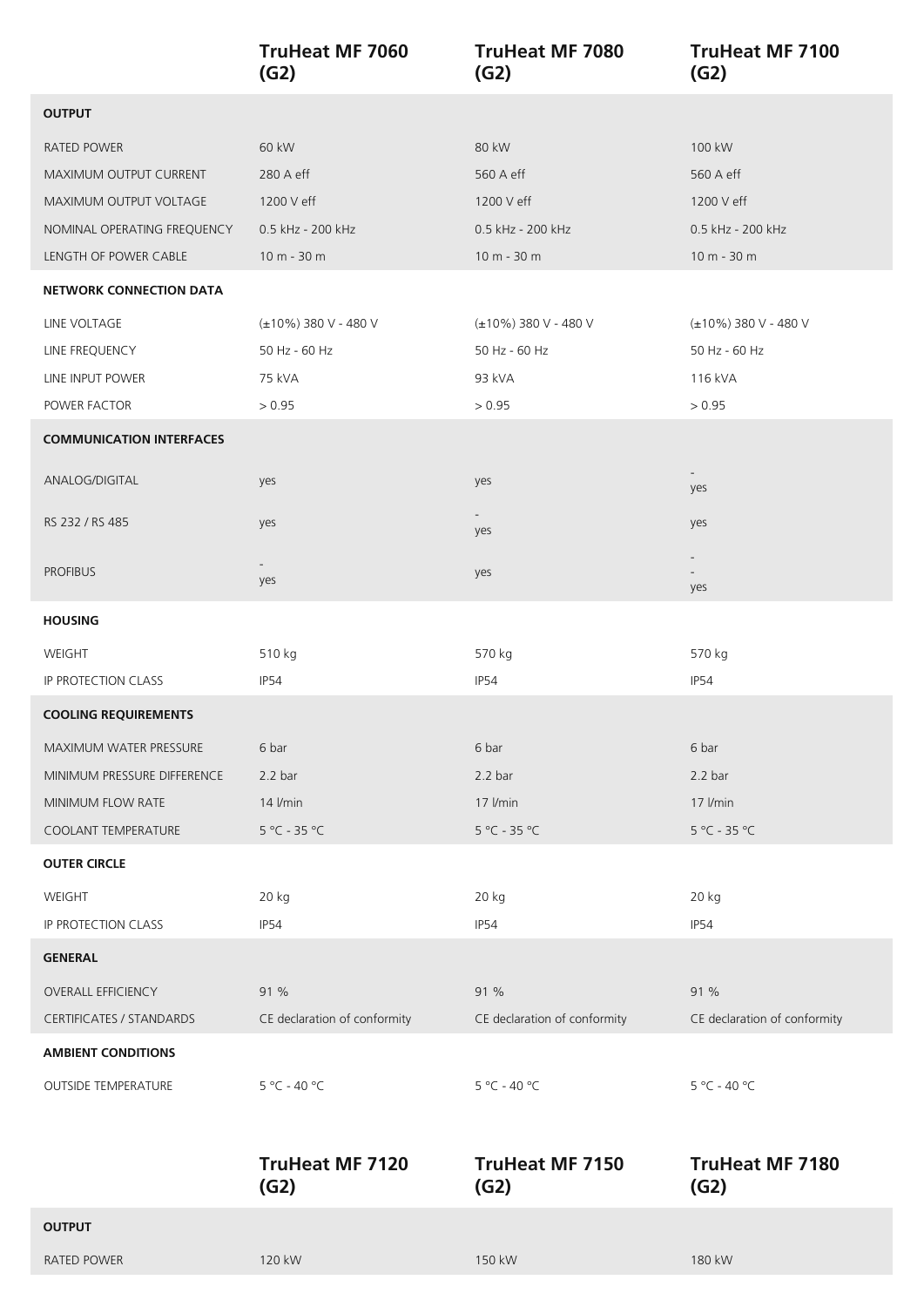|                                 | <b>TruHeat MF 7120</b><br>(G2) | <b>TruHeat MF 7150</b><br>(G2) | <b>TruHeat MF 7180</b><br>(G2) |
|---------------------------------|--------------------------------|--------------------------------|--------------------------------|
| MAXIMUM OUTPUT CURRENT          | 560 A eff                      | 720 A eff                      | 720 A eff                      |
| MAXIMUM OUTPUT VOLTAGE          | 1200 V eff                     | 1200 V eff                     | 1200 V eff                     |
| NOMINAL OPERATING FREQUENCY     | 0.5 kHz - 200 kHz              | 0.5 kHz - 200 kHz              | 0.5 kHz - 200 kHz              |
| LENGTH OF POWER CABLE           | $10 m - 30 m$                  | 10 m - 30 m                    | 10 m - 30 m                    |
| <b>NETWORK CONNECTION DATA</b>  |                                |                                |                                |
| LINE VOLTAGE                    | (±10%) 380 V - 480 V           | (±10%) 380 V - 480 V           | (±10%) 380 V - 480 V           |
| LINE FREQUENCY                  | 50 Hz - 60 Hz                  | 50 Hz - 60 Hz                  | 50 Hz - 60 Hz                  |
| LINE INPUT POWER                | 139 kVA                        | 174 kVA                        | 209 kVA                        |
| POWER FACTOR                    | > 0.95                         | > 0.95                         | > 0.95                         |
| <b>COMMUNICATION INTERFACES</b> |                                |                                |                                |
| ANALOG/DIGITAL                  | yes                            | yes                            | yes                            |
| RS 232 / RS 485                 | $\sim$<br>yes                  | yes                            | yes                            |
| <b>PROFIBUS</b>                 | yes                            | yes                            | yes                            |
| <b>HOUSING</b>                  |                                |                                |                                |
| WEIGHT                          | 580 kg                         | 630 kg                         | 630 kg                         |
| IP PROTECTION CLASS             | IP54                           | IP54                           | IP54                           |
| <b>COOLING REQUIREMENTS</b>     |                                |                                |                                |
| MAXIMUM WATER PRESSURE          | 6 bar                          | 6 bar                          | 6 bar                          |
| MINIMUM PRESSURE DIFFERENCE     | 2.2 <sub>bar</sub>             | 2.2 <sub>b</sub>               | 2.2 <sub>b</sub>               |
| MINIMUM FLOW RATE               | 17 I/min                       | 20 I/min                       | 20 I/min                       |
|                                 |                                |                                |                                |
| COOLANT TEMPERATURE             | $5^{\circ}$ C - 35 °C          | $5^{\circ}$ C - 35 °C          | $5^{\circ}$ C - 35 °C          |
| <b>OUTER CIRCLE</b>             |                                |                                |                                |
| WEIGHT                          | 20 kg                          | 20 kg                          | 20 kg                          |
| IP PROTECTION CLASS             | IP54                           | IP54                           | IP54                           |
| <b>GENERAL</b>                  |                                |                                |                                |
| <b>OVERALL EFFICIENCY</b>       | 91 %                           | 91 %                           | 91 %                           |
| <b>CERTIFICATES / STANDARDS</b> | CE declaration of conformity   | CE declaration of conformity   | CE declaration of conformity   |
| <b>AMBIENT CONDITIONS</b>       |                                |                                |                                |

|                             | <b>TruHeat MF 7200</b><br>(G2) | <b>TruHeat MF 7240</b><br>(G2) |
|-----------------------------|--------------------------------|--------------------------------|
| <b>OUTPUT</b>               |                                |                                |
| <b>RATED POWER</b>          | 200 kW                         | 240 kW                         |
| MAXIMUM OUTPUT CURRENT      | 1120 A eff                     | 1120 A eff                     |
| MAXIMUM OUTPUT VOLTAGE      | 1200 V eff                     | 1200 V eff                     |
| NOMINAL OPERATING FREQUENCY | 0.5 kHz - 200 kHz              | 0.5 kHz - 200 kHz              |
|                             |                                |                                |